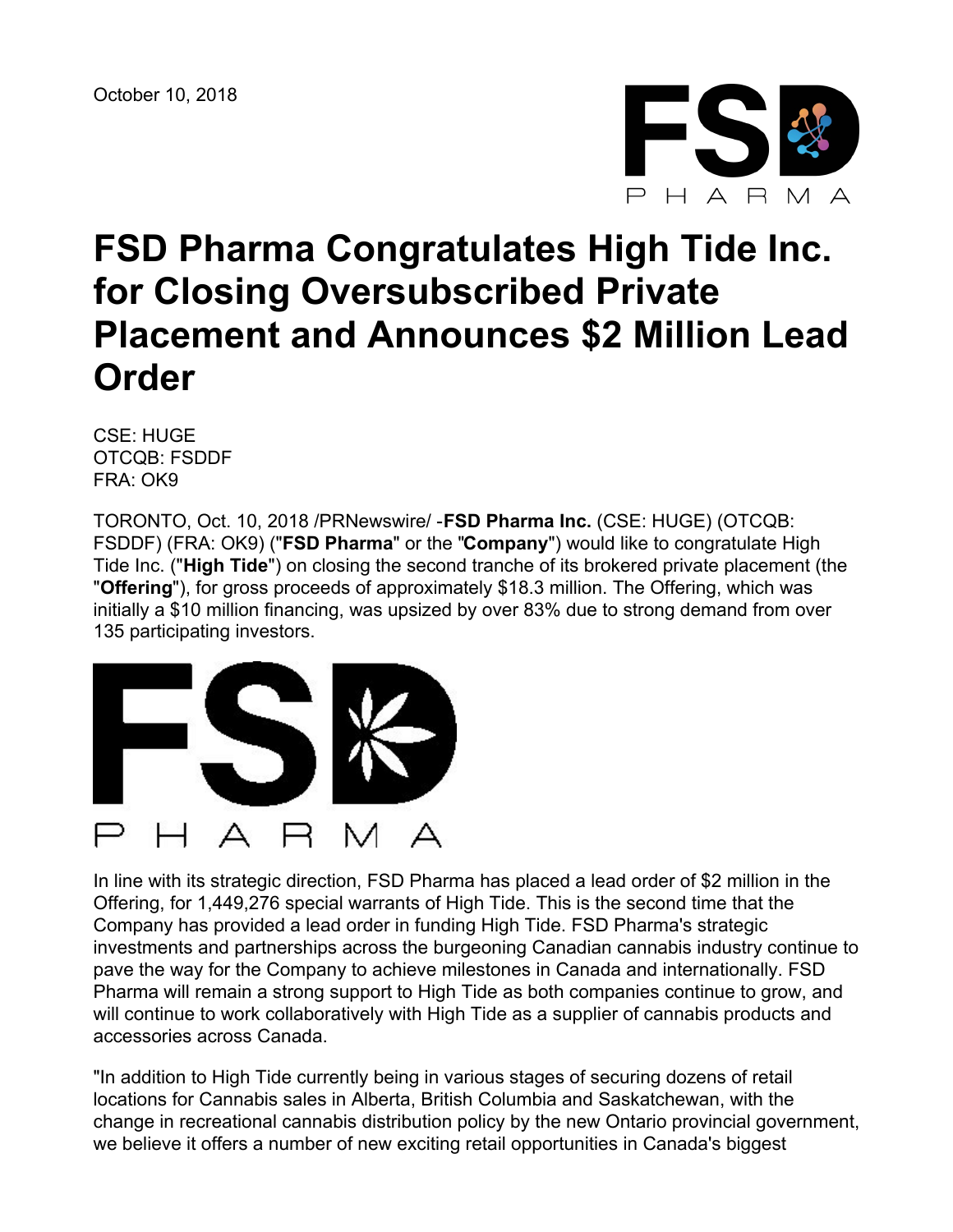province and we see further value in our partner High Tide," stated Zeeshan Saeed, EVP and Director of FSD Pharma.

For more information on FSD Pharma:[http://fsdpharma.com](http://fsdpharma.com/)

## **About FSD Pharma**

FSD Pharma owns, through its wholly-owned subsidiary FV Pharma Inc., a license to produce marijuana under the *Access to Cannabis for Medical Purposes Regulations* (ACMPR), which was originally granted on October 13, 2017. Headquartered at the former Kraft plant in Cobourg, Ontario, approximately an hour's drive from Toronto, FSD Pharma's management's mission is to transform the facility into the largest hydroponic indoor cannabis facility in the world. FSD Pharma intends to target all legal aspects of the cannabis industry, including cultivation, processing, manufacturing, extracts and research and development.

## **About High Tide**

High Tide is a privately-held, Alberta-based, retail-focused cannabis corporation. It is among the most vertically-integrated companies in the Canadian cannabis market, with portfolio subsidiaries including RGR Canada Inc., Smoker's Corner Ltd., Famous Brandz Inc., Canna Cabana Inc. and the majority of KushBar Inc. High Tide's strategy as a parent company is to extend and strengthen its retail-focused integrated value chain, while providing a complete customer experience and maximizing shareholder value.

For more information about High Tide Inc., visit[www.hightideinc.ca](http://www.hightideinc.ca/)

#### **Forward-Looking Information**

*Certain statements contained in this press release constitute forward-looking information. These statements relate to future events or future performance. The use of any of the words "could", "intend", "expect", "believe", "will", "projected", "estimated" and similar expressions and statements relating to matters that are not historical facts are intended to identify forward-looking information and are based on the Corporation's current belief or assumptions as to the outcome and timing of such future events. Actual future results may differ materially. In particular, this release contains forward-looking information relating to the development of the Corporation's indoor cannabis facility and its business goals and objectives. The forward-looking information contained in this press release is made as of the date hereof, and the Corporation is not obligated to update or revise any forward-looking information, whether as a result of new information, future events or otherwise, except as required by applicable securities laws. Because of the risks, uncertainties and assumptions contained herein, investors should not place undue reliance on forward lookinginformation. The foregoing statements expressly qualify any forward-looking information contained herein.*

#### **Neither the Canadian Securities Exchange nor its regulation services provider accept responsibility for the adequacy or accuracy of this release.**

C View original content to download multimediahttp://www.prnewswire.com/news[releases/fsd-pharma-congratulates-high-tide-inc-for-closing-oversubscribed-private-](http://www.prnewswire.com/news-releases/fsd-pharma-congratulates-high-tide-inc-for-closing-oversubscribed-private-placement-and-announces-2-million-lead-order-300728276.html)